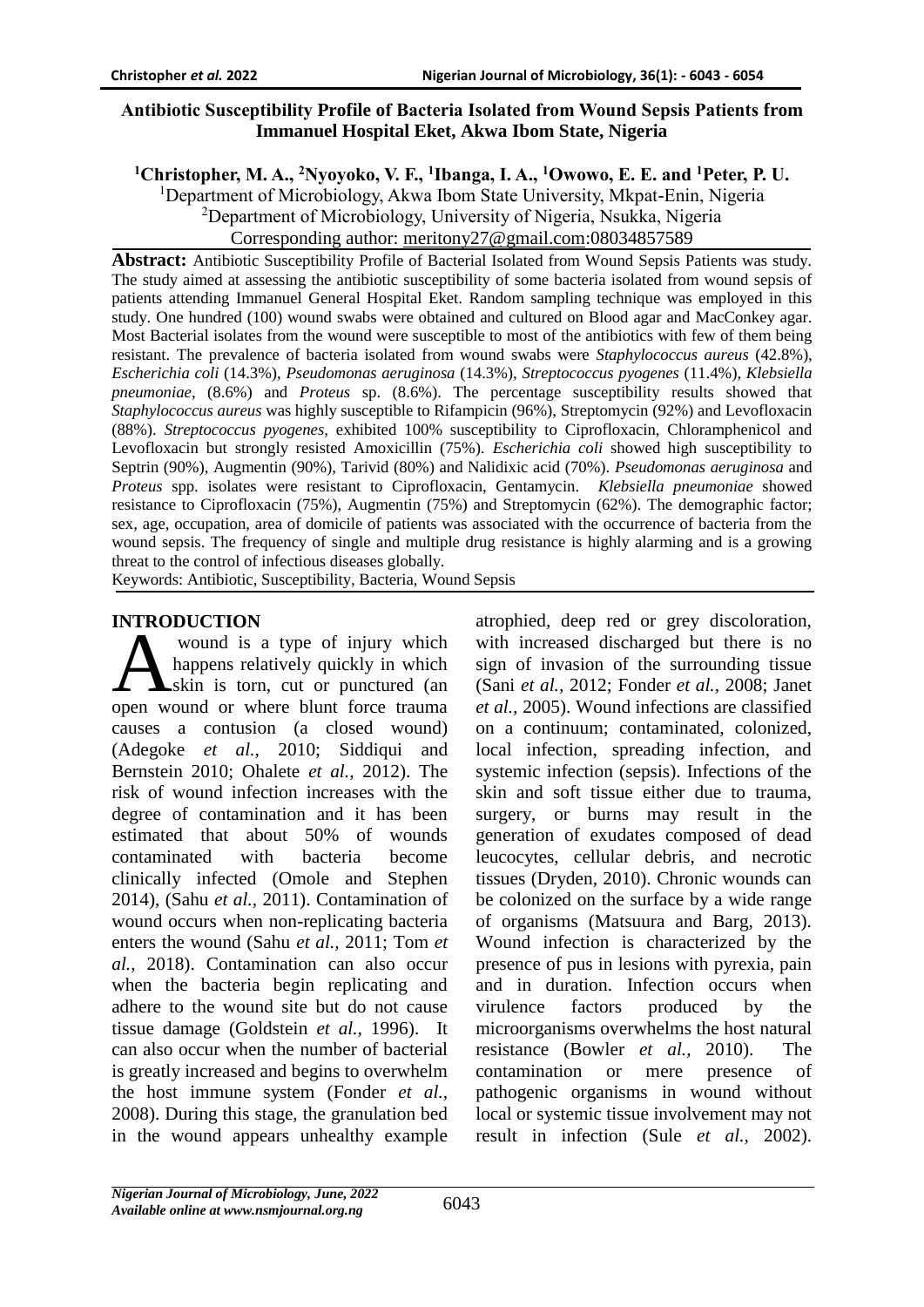The wound environment is conducive for bacterial growth. The organisms can cause destruction if left untreated (Austrialian Wound Management Association, 2011). Bacterial wound infections are important because they can slow down the healing process, lead to wound breakdown, prolonged hospital stay and increase in the cost of treatment (Pondei *et al.,* 2013; Ducel *et al.,* 2010). Common bacterial pathogens associated with wound infection include *Staphylococcus aureus*, *Escherichia coli, Pseudomonas aeruginosa*, *Klebsiella pneumoniae*, *Streptococcus pyogenes*, *Proteus spp., Bacteriodes spp, Clostridium,*  and *Enterococcus spp.* (Dani *et al.,* 2012). These organisms exhibit natural resistance to many antibiotics and antiseptics in which they may survive for long periods, and may even multiply in the presence of minimal nutrients and have the ability to colonize traumatised skin (Richard *et al.,* 1994; Olayinka *et al.,* 2004). Wounds are the third most frequent nosocomial infections (Ducel *et al.,* 2010). In developing and resourcepoor countries, traumatic and surgical site infections are reasons for high morbidity and mortality rates (Egbe *et al.,* 2011). The likelihood of a wound becoming infected is related to the number and virulence of the infecting microorganism and the ability of the host to resist infection (ICU, 2016 ) of these opportunistic pathogens form part of the host's normal microbiota, or are found in damp environmental sites or on hospital equipments and medicament (Olayinka *et al.,* 2004). Once they gain access into the body, they develop mechanisms to exploit the host for continuous survival and dissemination (Tom *et al.,* 2018). Patients with wound complication arising from the dissemination of pathogenic microorganisms tend to be associated with bacteraemia, septicaemia, shock and prolonged hospital stay with an increasing chance of developing drugs resistant infections. Drug resistance leads to prolonged epidemics (Nita *et al.,*  2018), and consequently, an unattended wound-site, being the most vulnerable point

of entry of pathogenic bacteria could be difficult to treat if a multi-drug resistant strain is implicated. This development is worrisome with a resultant increase in morbidity, mortality and cost not only to patients and their relatives but including hospital management (Baba *et al.,* 2016).

# **MATERIALS AND METHODS Study Area**

The samples were processed at Akwa Ibom State University microbiology laboratory, Ikot Akpaden, Mkpat Enin Local Government Area, as they were obtained from patients attending Immanuel General Hospital Eket. Eket local Government occupies the South-Central portion of Akwa Ibom State territorial expanses spanning Northwards between latitude  $4^033$ ' and 4 0 45' and Eastward between Longitudes  $7<sup>0</sup>52$ ' and  $5<sup>0</sup>02$ '. It is bounded on the north by Nsit Ubium Local Government Area, on the east by Esit Eket local Government Area, on the West by Onna Local Government Area and on the South by Ibeno Local Government Area / Bight of Bonny. Immanuel Hospital named after a Lutheran Church is a missionary hospital which during the Civil war gave room to government involvement which` provided enough medical facilities and equipments able to treat patients.

# **Sample Collection**

Random sampling method was used to select the study participants which comprised of 100 patients with various types of wound infections. Data for the study were generated by administering structured questionnaire and by collecting wound swabs. The structured Questionnaires were administered to generate information on the age, gender, occupation, educational qualification and area of domicile (resident). Swab sticks were used to collect different types of wound samples (Trauma, Postoperative wound, Abscess, Ulcer, Burn wounds and Diabetic foot ulcer and location Leg, Abdomen, Hand, Foot, Ankle, Back, Head and neck) from patients with infected wounds.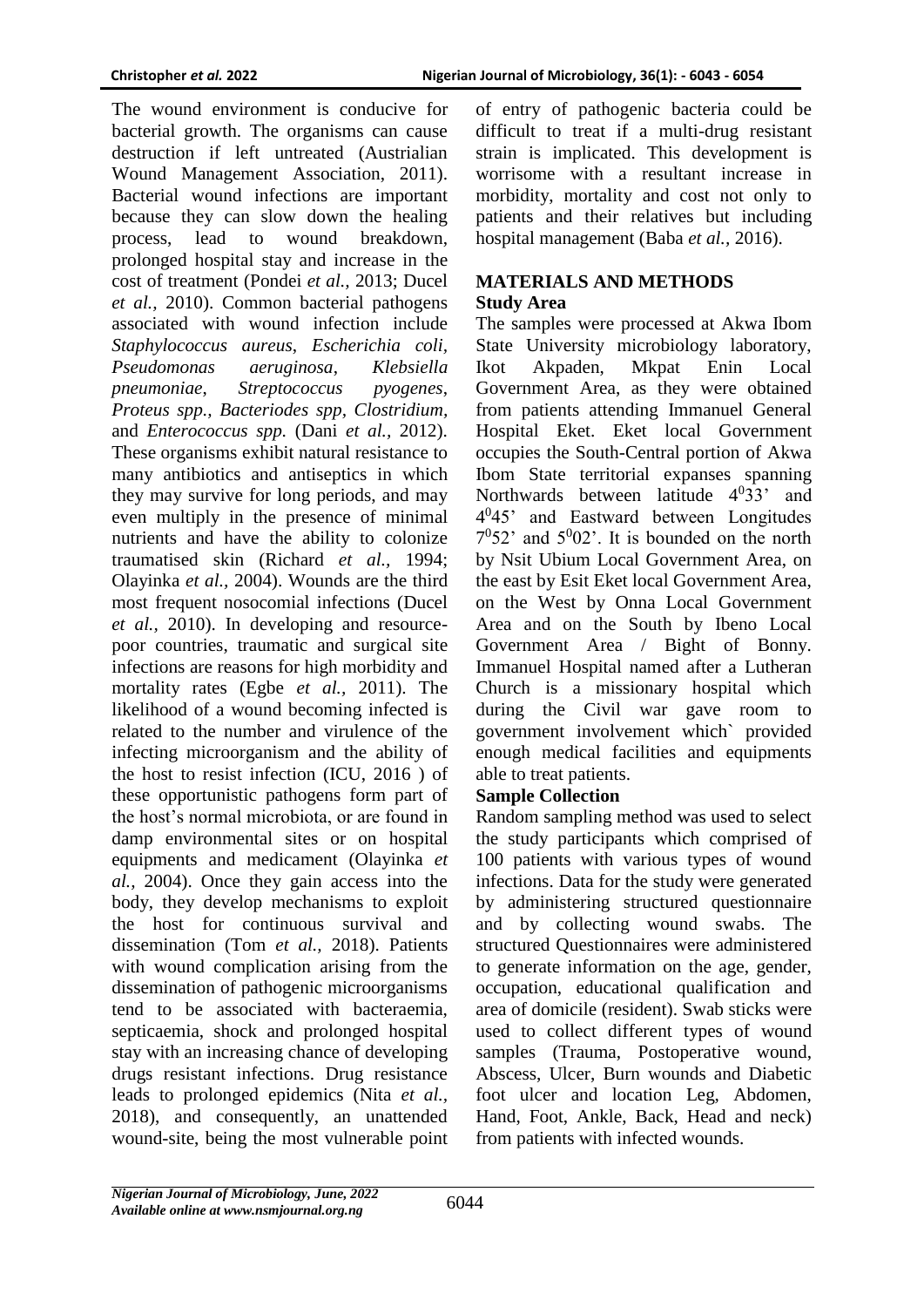#### **Isolation of Bacteria from Wound Swabs**

A total of 100 wound swab samples were collected. The swab specimens were streaked on blood agar and MacConkey agar and then placed in the incubator. The swab specimens were incubated for 24 hours at  $37^{\circ}$ C; the plates were examined for growth and different pattern of hemolysis. The plates were then sub-cultured into MacConkey agar, and pure cultures were obtained and transferred into Nutrient agar slants for further identifications (Cheesbrough, 2010).

### **Identification of Bacterial Isolates**

Identifications were carried out by subculturing from the Nutrient agar slants into freshly prepared MacConkey and Blood agar in sterile petri dishes using the streaking method. The pure culture of the isolates were subjected to biochemical tests, namely: Catalase, Coagulase, Indole, Citrate utilization, Urease, Methyl red-Voges Proskauer, Motility and Sugar fermentation for identification after Gram staining which was used to test for the organisms purity (Cheesbrough, 2010).

# **Antibiotics Susceptibility Test**

The antibacterial susceptibility testing was done using Kirby-Bauer NICCS modified disc agar diffusion technique: all procedure was done under aseptic technique. Isolated bacteria were subculture in normal saline for 3 hours interval to obtain a solution with turbidity equal to 0.5 McFarland standards. Sterile swab stick was used to evenly spread the organism across the Muller Hinton agar plate and allowed to dry. The impregnated disks were carefully picked with sterile forceps and carefully placed on the inoculated Muller Hinton agar plate. The plates were incubated at  $37^{\circ}$ C for 24 hours. The diameters of the zones of inhibition were measured and recorded for the urine samples that showed zones of inhibition. The zones of inhibition were measured using a meter rule. All measurements were recorded in millimeters. The Sensitivity pattern of the isolates to Tarivid, Reflacine, Ciprofloxacin, Augumentin, Gentamycin, Streptomycin, Ceporex, Nalidixic acid,

Septrin, Norfloxacin, Amoxil, Rifampin Erthromycin, Chloramphenicol, Ampiclox, were determined. Isolates were divided into three groups based on the zone of inhibition produced by the antibiotic disc; susceptible, intermediately susceptible and resistant according to the Clinical and Laboratory Standards Institute (CLSI) guideline; Performance Standards for Antimicrobial Susceptibility Testing (2007).

### **Statistical Analysis**

This was analyzed using Chi- Square test of association between the socio - demographic factors and the occurrence of bacteria in the wound sepsis of the patients.

### **RESULTS**

Table 1 showed the percentage occurrence of the different bacteria isolated where *Staphylococcus aureus* was the most predominant with 15 (42.8%) isolates. This is followed by *Escherichia coli* and *Pseudomonas aeroginosa* with 5 (14.3%) isolates each, *Streptococcocus pyogenes* with 4 (11.4%) and the least were *Klebsiella pneumoniae* and Proteus spp with 3(8.6%) isolates each.

Table 2 shows Susceptibility of Gram negative isolates to some antibiotics *Escherichia coli* had high susceptibility to Septrin (90%), Augmentin (90%), Tarivid (80%) and Nalidixic acid (70%). *Klebsiella pneumoniae* showed susceptibility to most of the antibiotics, but resisted Ciprofloxacin, Augmentin and Streptomycin. *Pseudomonas aeruginosa* and *Proteus spp* isolates showed susceptibility to all the antibiotics, but resisted Ciprofloxacin, Gentamycin and Septrin (Table 2).

Table 3 showed the percentage susceptibility of Gram positive isolates to some antibiotics were *Staphylococcus aureus* isolates were highly susceptible to Rifampicin (96%), Streptomycin (92%), and Levofloxacin (88%). In the case of *Streptococcus pyogenes*, the isolates exhibited 100% susceptibility to Ciprofloxacin, Chloramphenicol, and Levofloxacin and strongly resisted Amoxil (75%). Table 4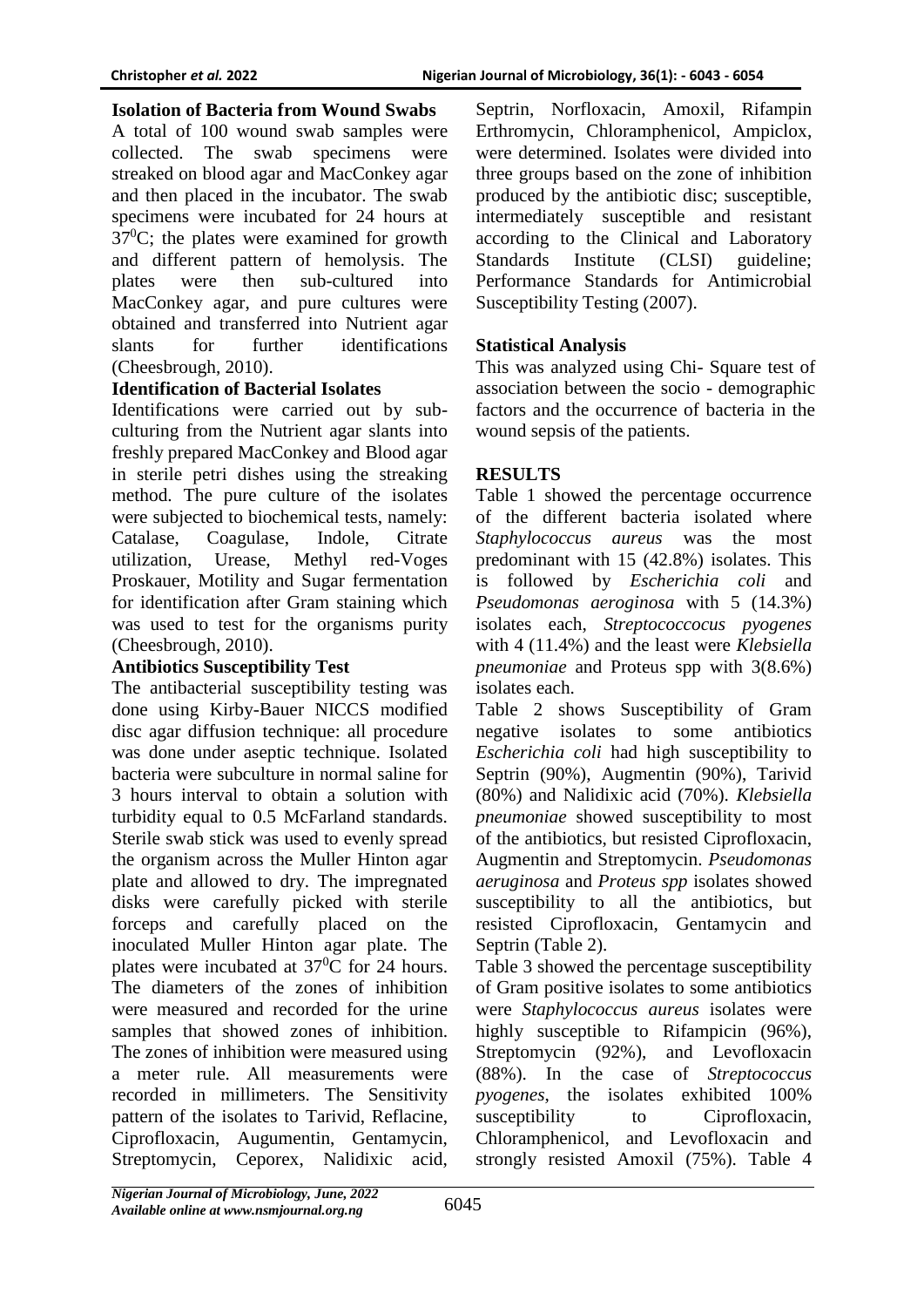showed the Biochemical Characteristics of Bacteria Isolated from Wound Sepsis in Patient. The demographic factor; sex, age, occupation, area of domicile, site of infection and types of wound of patients are presented in Table 5.

| Table 1: Percentage Occurrence of the Bacterial Isolates from Wound Sepsis of Patients |  |
|----------------------------------------------------------------------------------------|--|
| attending Immanuel General Hospital Eket                                               |  |

| <b>Bacteria</b>        | <b>Total number</b> | Percentage $(\% )$ |
|------------------------|---------------------|--------------------|
| Staphylococcus aureus  | 15                  | 42.8               |
| Escherichia coli       |                     | 14.3               |
| Psuedomonasaeroginosa  |                     | 14.3               |
| Streptococcus pyogenes | 4                   | 11.4               |
| Klebsiellapneumonia    |                     | 8.6                |
| Proteusspp             |                     | 8.6                |
| Total                  | 35                  | 100.0              |

#### **Table 2: Percentage Susceptibility of Gram-Negative Isolates to some Antibiotics**

| <b>ANTIBIOTICS</b> | <b>Escherichia</b><br>coli | <b>Klebsiella</b><br>pneumoniae | <b>Pseudomonas</b><br>aeroginosa | <b>Proteus spp</b><br>$(n=3)\%$ |  |
|--------------------|----------------------------|---------------------------------|----------------------------------|---------------------------------|--|
|                    | $(n=5)\%$                  | $(n=3)\%$                       | $(n=5)\%$                        |                                 |  |
| Tarivid            | 80                         | 88                              | 66                               | 66                              |  |
| Reflacine          | 70                         | 75                              | 100                              | 100                             |  |
| Ciprofloxacin      | 40                         | 25                              | $\overline{0}$                   | 0                               |  |
| Augmentin          | 90                         | 25                              | 66                               | 100                             |  |
| Gentamycin         | 30                         | 50                              | 0                                | 33                              |  |
| Streptomycin       | 60                         | 38                              | 100                              | 66                              |  |
| Ceporex            | 50                         | 88                              | 66                               | 100                             |  |
| Nalidixic acid     | 70                         | 75                              | 100                              | 66                              |  |
| Septrin            | 90                         | 50                              | 33                               | 33                              |  |
| Amplicin           | 50                         | 75                              | 66                               | 100                             |  |

#### **Table 3: Percentage Susceptibility of Gram-Positive Isolates to some Antibiotics**

| <b>Antibiotics</b> | Staphylococcus aureus<br>$(n=15)\%$ | <b>Streptococcus</b><br>pyogenes<br>$(n=4)\%$ |  |  |  |
|--------------------|-------------------------------------|-----------------------------------------------|--|--|--|
| Ciprofloxacin      | 65                                  | 100                                           |  |  |  |
| Norfloxacin        | 69                                  | 50                                            |  |  |  |
| Gentamycin         | 19                                  | 75                                            |  |  |  |
| Amoxil             | 38                                  | 25                                            |  |  |  |
| Streptomycin       | 92                                  | 50                                            |  |  |  |
| Rifampicfin        | 96                                  | 75                                            |  |  |  |
| Erythromycin       | 18                                  | 75                                            |  |  |  |
| Chloramphenicol    | 57                                  | 100                                           |  |  |  |
| Ampiclox           | 23                                  | 75                                            |  |  |  |
| Levofloxacin       | 88                                  | 100                                           |  |  |  |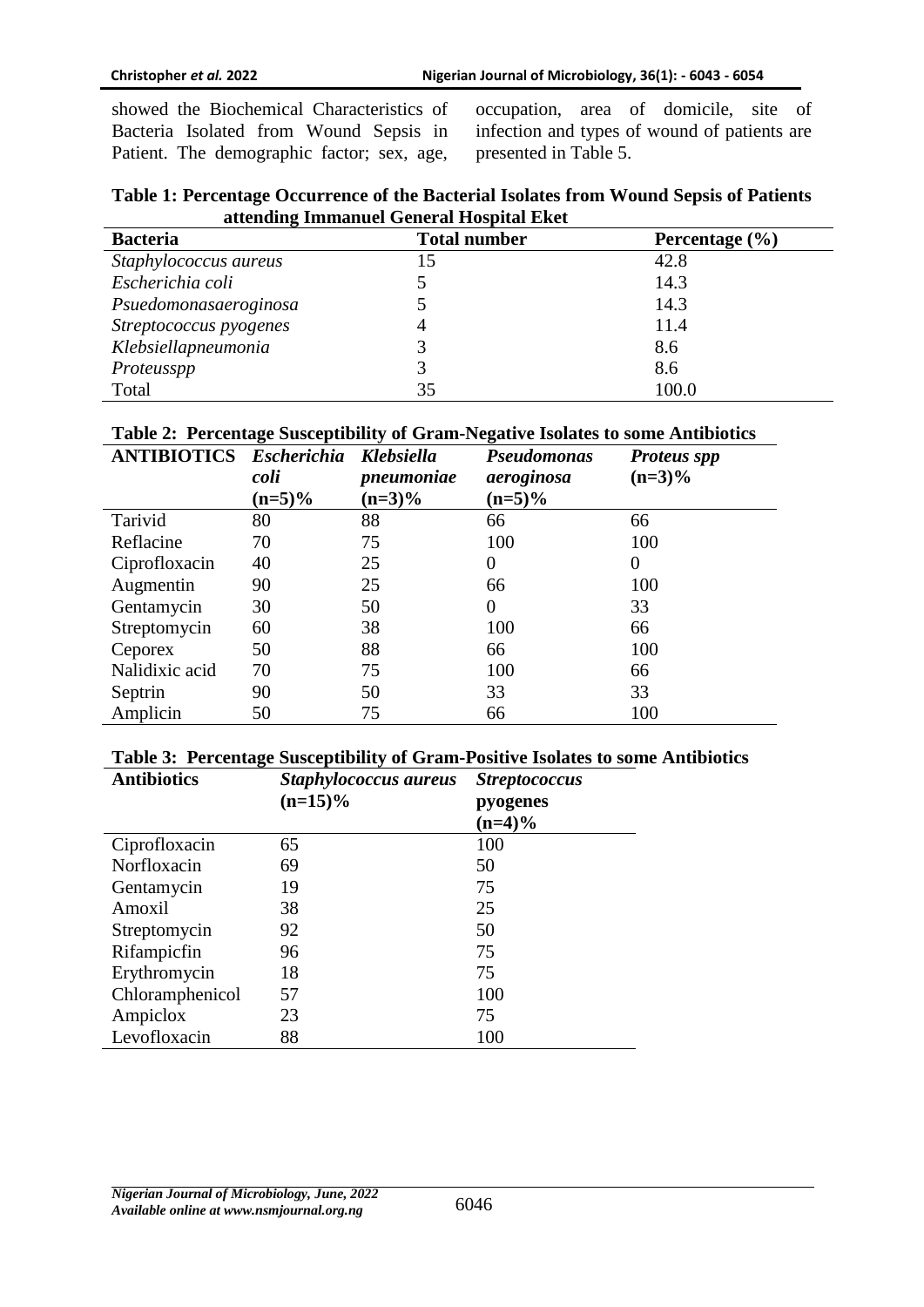**Table 4: Biochemical Characteristics of Bacteria Isolated from Wound Sepsis in Patient Attending Immanuel General Hospital Eket, Akwa Ibom State, Nigeria**

| <b>Isolates</b> | <b>Catalase</b> | Coagulase |     | Indole Methyl | <b>Voges</b><br>proskauer |     | <b>Urease</b> Motility | <b>Sugar fermentation</b> |          | Gram<br>staining | Most probable<br>micro-<br>organism |                                |                           |
|-----------------|-----------------|-----------|-----|---------------|---------------------------|-----|------------------------|---------------------------|----------|------------------|-------------------------------------|--------------------------------|---------------------------|
|                 |                 |           |     |               |                           |     |                        | Glucose                   | Sucrose  | lactose          | Gas                                 |                                |                           |
|                 | $+$             | $+$       |     | $+$           | $^{+}$                    | $+$ |                        | $^{+}$                    | $+$      | $+$              | $\overline{\phantom{0}}$            | Positive<br>cocci in<br>chains | Staphyloccocus<br>aureus  |
| $\overline{2}$  | $+$             |           | $+$ | $+$           |                           |     | $+$                    | $+$                       | Variable | $+$              | $+$                                 | Negative<br>rods               | Escherichia<br>coli       |
| 3               | $+$             |           |     |               |                           |     | $+$                    | $+$                       |          |                  | $\overline{\phantom{a}}$            | Negative<br>rods               | Pseudomonas<br>aeruginosa |
| 4               |                 |           |     |               |                           |     |                        | $^{+}$                    | $+$      | $+$              | $\overline{\phantom{a}}$            | Positive<br>cocci              | Streptococcus<br>pyogenes |
| 5               | $+$             |           |     |               | $+$                       | $+$ |                        | $^{+}$                    | $+$      | $^{+}$           | $+$                                 | Negative<br>rods               | Klebsiella<br>pneumoniae  |
| 6               | $+$             |           |     | $^{+}$        |                           | $+$ | $+$                    | $+$                       |          |                  | $+$                                 | Negative<br>rods               | <i>Proteus</i> spp        |

Keywords: + (positive), - (negative)

T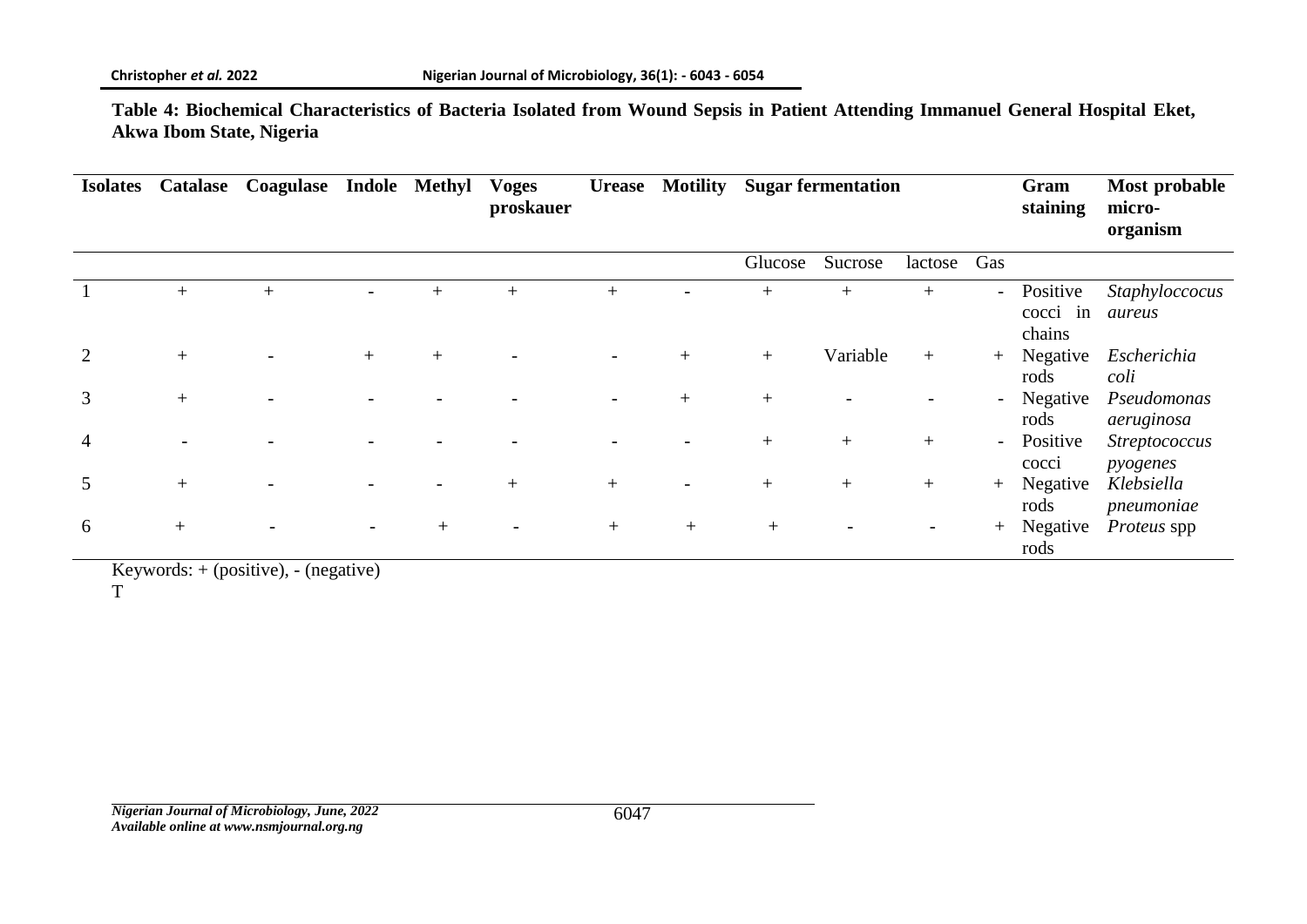| <b>TABLE 5: The Demographic Factor of Patients with the Wound Sepsis</b> |                          |                          |            |             |         |  |  |
|--------------------------------------------------------------------------|--------------------------|--------------------------|------------|-------------|---------|--|--|
| <b>Variable</b>                                                          | <b>No Studied</b>        | <b>No Infected</b>       | % Infected | ${\bf X}^2$ | P-value |  |  |
| Age                                                                      |                          |                          |            |             |         |  |  |
| $1 - 10$                                                                 | $\boldsymbol{7}$         | $\boldsymbol{7}$         | 100        |             |         |  |  |
| $11-20$                                                                  | 19                       | 19                       | 100        |             |         |  |  |
| $21 - 30$                                                                | 24                       | 24                       | 100        |             |         |  |  |
| 31-40                                                                    | 17                       | 17                       | 100        |             |         |  |  |
| $41 - 50$                                                                | 15                       | 15                       | 100        |             |         |  |  |
| 51-60                                                                    | 10                       | 10                       | 100        |             |         |  |  |
| 61-70                                                                    | 8                        | $8\,$                    | 100        | 16.4751     | 0.033   |  |  |
| <b>Sex</b>                                                               |                          |                          |            |             |         |  |  |
| Male                                                                     | 65                       | 65                       | 100        |             |         |  |  |
| Female                                                                   | 35                       | 35                       | 100        | 9.0000      | 0.083   |  |  |
|                                                                          |                          |                          |            |             |         |  |  |
| Occupation                                                               |                          |                          |            |             |         |  |  |
| Farmer                                                                   | 30                       | 30                       | 100        |             |         |  |  |
| Cyclist                                                                  | 18                       | 18                       | 100        |             |         |  |  |
| <b>Business</b>                                                          | $8\,$                    | $8\,$                    | 100        |             |         |  |  |
| owner                                                                    |                          |                          |            |             |         |  |  |
| Non-employed                                                             | 16                       | 16                       | 100        |             |         |  |  |
| student                                                                  |                          |                          |            |             |         |  |  |
| Student                                                                  | 14                       | 14                       | 100        |             |         |  |  |
| Employed                                                                 | 14                       | 14                       | 100        | 16.1566     | 0.075   |  |  |
| <b>of</b><br>Area                                                        |                          |                          |            |             |         |  |  |
| <b>Domicile</b>                                                          |                          |                          |            |             |         |  |  |
| Urban                                                                    | 68                       | 68                       | 100        |             |         |  |  |
| Rural                                                                    | 32                       | 32                       | 100        | 12.9600     | 0.083   |  |  |
|                                                                          |                          |                          |            |             |         |  |  |
| of<br>Site                                                               |                          |                          |            |             |         |  |  |
| Infection                                                                |                          |                          |            |             |         |  |  |
| Foot                                                                     | 28                       | 28                       | 100        |             |         |  |  |
| Leg                                                                      | 25                       | 25                       | 100        |             |         |  |  |
| Hand                                                                     | 25                       | 25                       | 100        |             |         |  |  |
| Shoulder                                                                 | $8\,$                    | $\,8$                    | 100        |             |         |  |  |
| Ankle                                                                    | 5                        | 5                        | 100        |             |         |  |  |
| Knee                                                                     | 6                        | $\boldsymbol{6}$         | 100        |             |         |  |  |
| Finger                                                                   | 3                        | 3                        | 100        | 51.7445     | 0.017   |  |  |
| of<br><b>Types</b>                                                       |                          |                          |            |             |         |  |  |
| Wounds                                                                   |                          |                          |            |             |         |  |  |
| Diabetic                                                                 | 28                       | 28                       | 100        |             |         |  |  |
| Ulcer                                                                    | 20                       | 20                       | 100        |             |         |  |  |
| Burn                                                                     | 13                       | 13                       | 100        |             |         |  |  |
| Post Operation                                                           | 20                       | 20                       | 100        |             |         |  |  |
| Abscess                                                                  | 15                       | 15                       | 100        |             |         |  |  |
| Trauma ulcer                                                             | $\overline{\mathcal{A}}$ | $\overline{\mathcal{A}}$ | 100        | 19.6361     | 0.205   |  |  |

 $X^2$ =Chi-square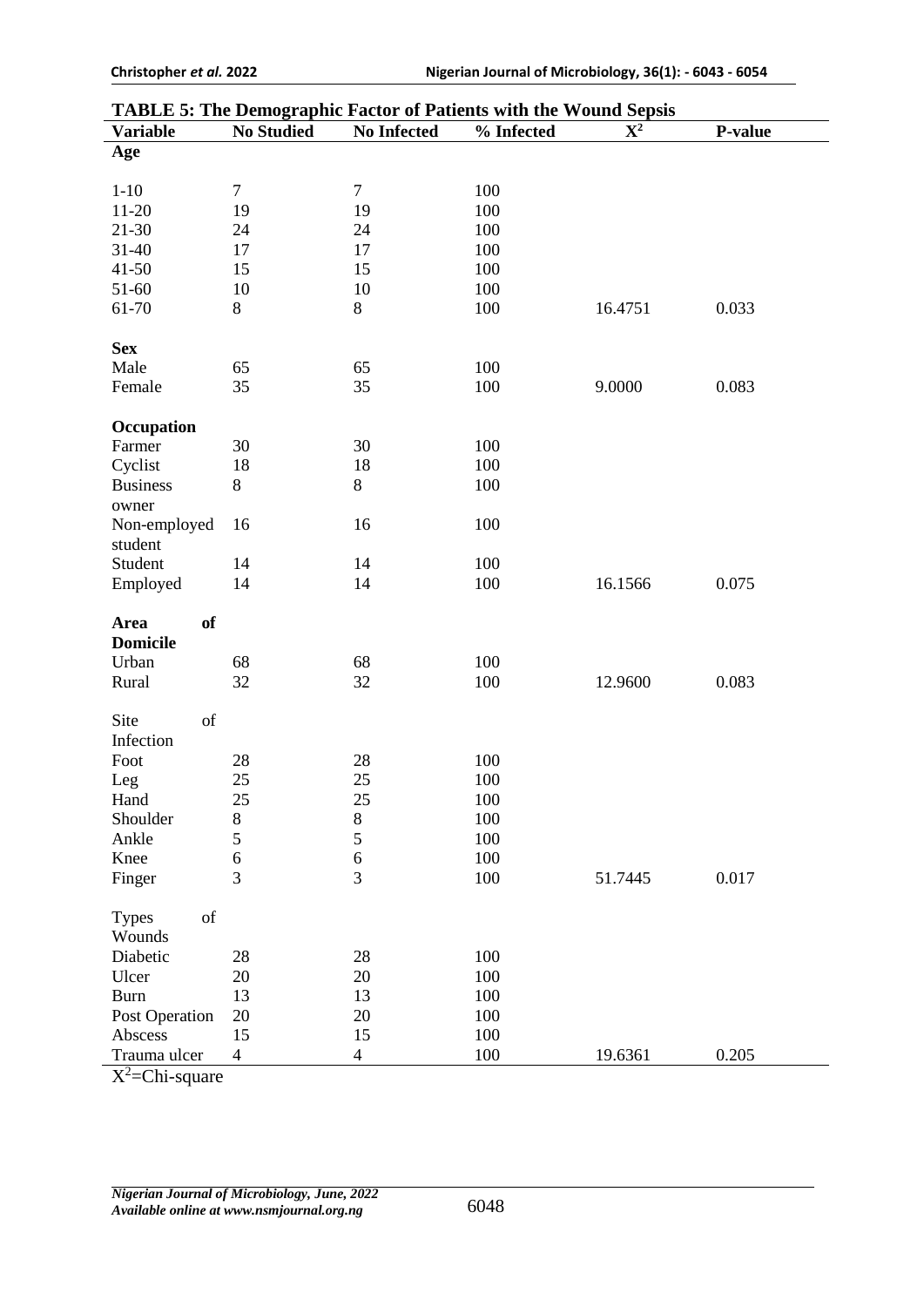# **DISCUSSION**

The high prevalence of *Staphylococcus aureus* as revealed by the study could be related to the fact that this organism is an endogenous microbial flora. Infections with these bacteria may also be due to contamination from the environment e.g. contamination of surgical instruments. With the disruption of the natural skin barrier, *Staphylococcus aureus*, which is a common bacterium on surfaces, easily find their way into wounds. Similarly, high percentage of microbial growth was reported in Minna (Baba *et al.,* 2016), Ekpoma (Emele *et al.,*  1999), India (86-100%) and Pakistan (98%) (Basu *et al.,* 2009). Most of the isolates identified in this study had mixed with other bacterial species and some of these have shown to be resistant to many antibiotics, and this indicates the high contamination of wounds in our hospitals. In the present study, the most commonly isolated bacteria from wounded patients were *Staphylococcus aureus*, *Escherichia coli* and *Pseudomonas aeroginosa*. The reasons for this high prevalence may be due to factors associated with the acquisition of nosocomial pathogens in patients on long admission, thus complicating illnesses, prior to the administration of antimicrobial agents. The result of percentage prevalence of the bacteria isolates from this study also indicated that the rate of isolation of Grampositive bacteria was more than that of Gram negative bacteria. This finding negates the report of Obritsch *et al.* (2004), who reported that the rate of Gram Negative bacteria isolation from wound was more than twice that of Gram Positive, and it was noticed that *Klebsiella spp*. was the pathogen less isolated followed by *Pseudomonas aeruginosa* and *Staphylococcus aureus*.

*Pseudomonas aeruginosa* and *Proteus* spp were found to be highly resistant to Gentamicin and Ciprofloxacin. High resistance of the isolates to antibiotics may be due to practicing self-medication, lack of diagnostic laboratory services or unavailability of guideline regarding the

selection of drugs thereby leading to inappropriate use of antibiotics. This finding is supported by the investigation of Obritsch *et al.* (2004), who reported that more than 72% of the Gram negative isolates of wound were resistant to Gentamycin, a commonly used antibiotic against Gram positive infections. The study findings indicated that *Staphylococcus aureus* isolates are highly susceptible to Rifampicin (96%), Streptomycin (92%), and Levofloxacin (88%). In the case of *Streptococcus pyogenes*, the isolates exhibited 100% susceptibility to Ciprofloxacin, Chloramphenicol, and Levofloxacin and strongly resisted Amoxil. *E. coli* showed high susceptibility to Septrin,—Augmentin, Tarivid and Nalidixic acid.

*Pseudomonas aeruginosa* showed susceptibility to most of the antibiotics, but resisted Ciprofloxacin, Augmentin and Streptomycin. This might be as a result of inappropriate use of antimicrobial agents (antibiotics) and the intrinsic ability of the isolates to survive in their environment. This work disagrees with the study done in Ethiopia with average susceptibility of *Staphylococcus aureus* and *Streptococcus spp* isolates (0%) and *E. coli* isolates (4.5%) (Mulu *et al.,* 2012) but is relative to the research carried out in Minna General Hospital Nigeria as reported by Baba *et al.*  (2016). The results of antibiotic susceptibility showed that *Streptococcus pyogenes* strongly resisted Amoxil.

The biochemical characterization and differentiation into both Gram Positive and Gram Negative isolate further revealed and confirmed the isolate nutritional and metabolic capabilities so as to know the kind of drug that will be used to targets it as it affects patient outcome. There is an association between the demographic factor; sex, age, occupation, area of domicile of patients and occurrence of bacteria from the wound sepsis.

# **CONCLUSION**

The study identified that most of the bacterial isolates from the wound are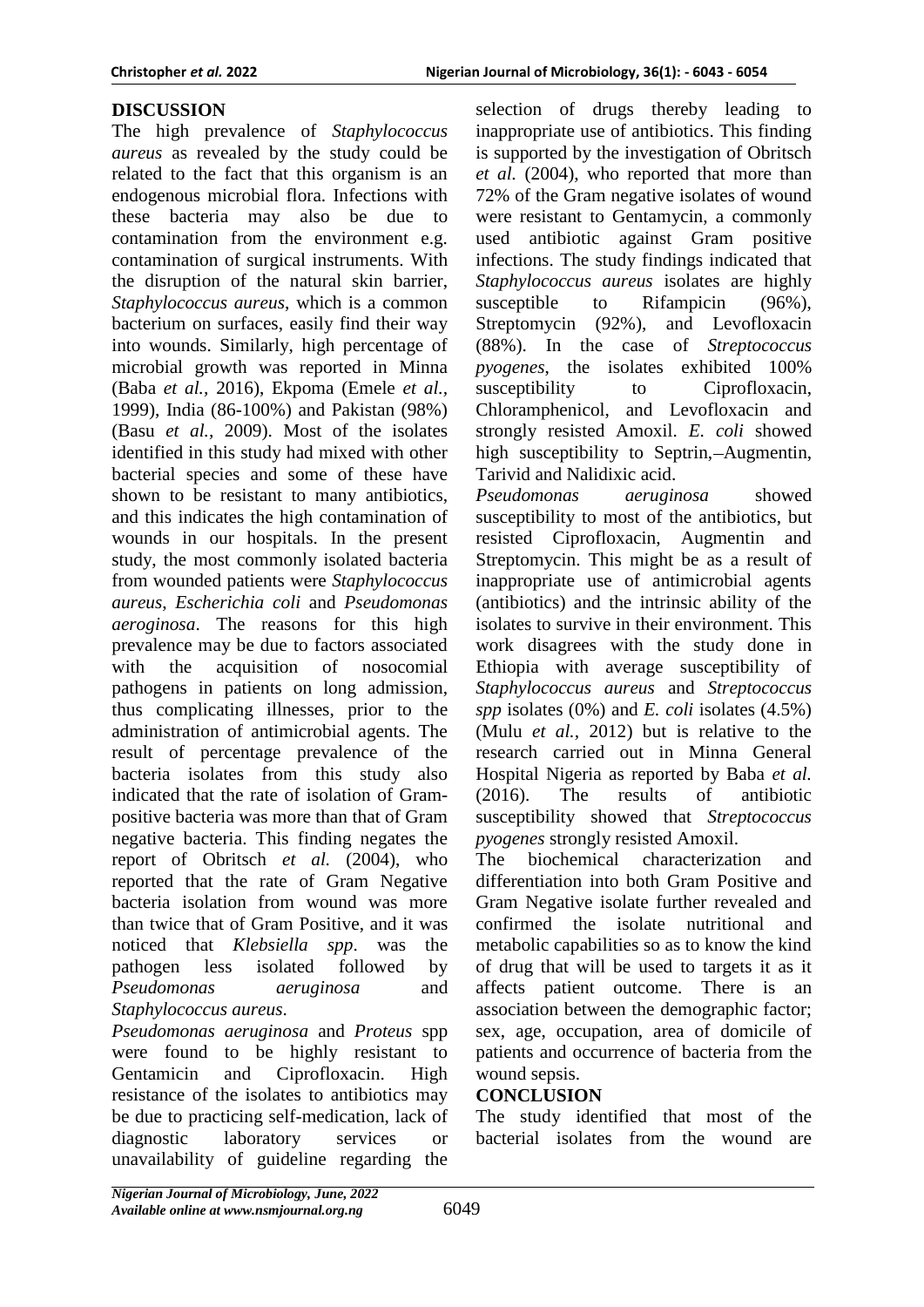susceptible to most of the antibiotics with few of them being resistant.

This research addresses the microbiological aspect that are critical to the successful management of bacteria in wound and resistant rate of these bacteria to single and multiple antibiotics which is really alarming and a threat to the control of infectious diseases. The demographic factor; sex, age, occupation, area of domicile of patients was

### **REFERENCES**

- Abe, Y., Kashiwagi, K., Ishida, S., Mineda, K., Yamashita, Y.and Hashimoto, I. (2018). Risk factors for delayed healing at the free anterolateral thigh flap donor site. *Archaic Plastic Surgery.* 45(1):51- 57**.**
- Adegoke, A. A., Tom, M., Okoh, A. I., and Jacob, S. (2010). Studies on multiple antibiotic resistant bacterial isolated from surgical site infection. *Scientific Research and Essay*. 5:3876-3881.
- Ameh, V. O. (2014). Epidemiological studies of canine rabies in Wukari metropolis, Taraba State, Nigeria. *Thesis submitted to the School of Postgraduate Studies*, Ahmadu Bello University, Zaria, Nigeria.
- American Association of Clinical Chemistry (AACC). (2018). *Journal of Applied Laboratory Medicine*, Retrieved May, 2020.
- Amoran, O. E., Sogebi, A. O and Fatugase, O. M. (2013). Rates and risk factors associated with surgical site infections ina tertiary care center in south- western Nigeria. *International Journal of Tropical Disease and Health*, 3(1):25- 36.
- Andrew Gonzalez, M. D., Julie Roddick, J. D. and M. P. H. (2018). Open wounds. Open wound, *Health line.com research journal* Medically reveiwed in September. CD102766.
- Arabishahi, K. S. and Koohpayezade, J. (2006). Investigation of risk factors for surgical wound infection among teaching hospital in Tehran. *International wound Journal*. 3: 59-62.

associated with the occurrence of bacteria from the wound sepsis. The frequency of single and multiple drug resistance is highly alarming and is a growing threat to the control of infectious diseases globally.

## **CONFLICT OF INTEREST**

The authors declare no conflict of interest

- Australian Wound Management Association (AWMA). (2011). Bacterial impact on wound healing: from contamination to infection. *Position Paper*, 1-16.
- Baba, J., Olutimayin A. T., Alalade O. M., Aliyu M. B. and Ndagi G. M. (2016). Isolation and identification of some bacteria in wound sepsis. *Lapal Journal of Applied Sciences*. LAJANS 1(1):104- 110.
- Basu, S., Ramchuran, P. T., Bali,S.T., Gulat, I. A. and Shukla, V. (2009*). A Perspective, descriptive study to identify the microbiological profile of chronic wounds in outpatients. Ostomy Wound Management*, 55(1):14-20.
- Bree, N. and Stephanie, W. (2020). Cellulitis. Medically reviewed by Debra Sullivan on February 19, 2020.
- Brewer, J. D., Gonzalez, A. B., Baum, C. L., Arpey, C. J., Roenigk, R. K., Otley, C. C. and Erwin, P. J (2016). "Comparison of Sterile vs Nonsterile Gloves in Cutaneous Surgery and Common Outpatient Dental Procedures: *A Systematic Review and Meta-analysis*". JAMA *Dermatology*. 152 (9):10–14.
- Bowler, P G., Duerden, B. I. and Armstrong, D. G. (2001). Wound microbiology and associated approaches to wound management*. Clinical microbiological review*, 14 (2): 244-269.
- Campbell, J. L., Coyer, G. M. and Osborne, S. R. (2018). The skin safety model: reconceptualizing skin vulnerability in older patients*. Journal on Nursing Scholarship*. 48(1):14–22.
- Cantlon, C. A., Stemper, M. E., Schwan, W. R., Hoffman, M. A. and Qutaishat, S. S (2006). Significant pathogen isolated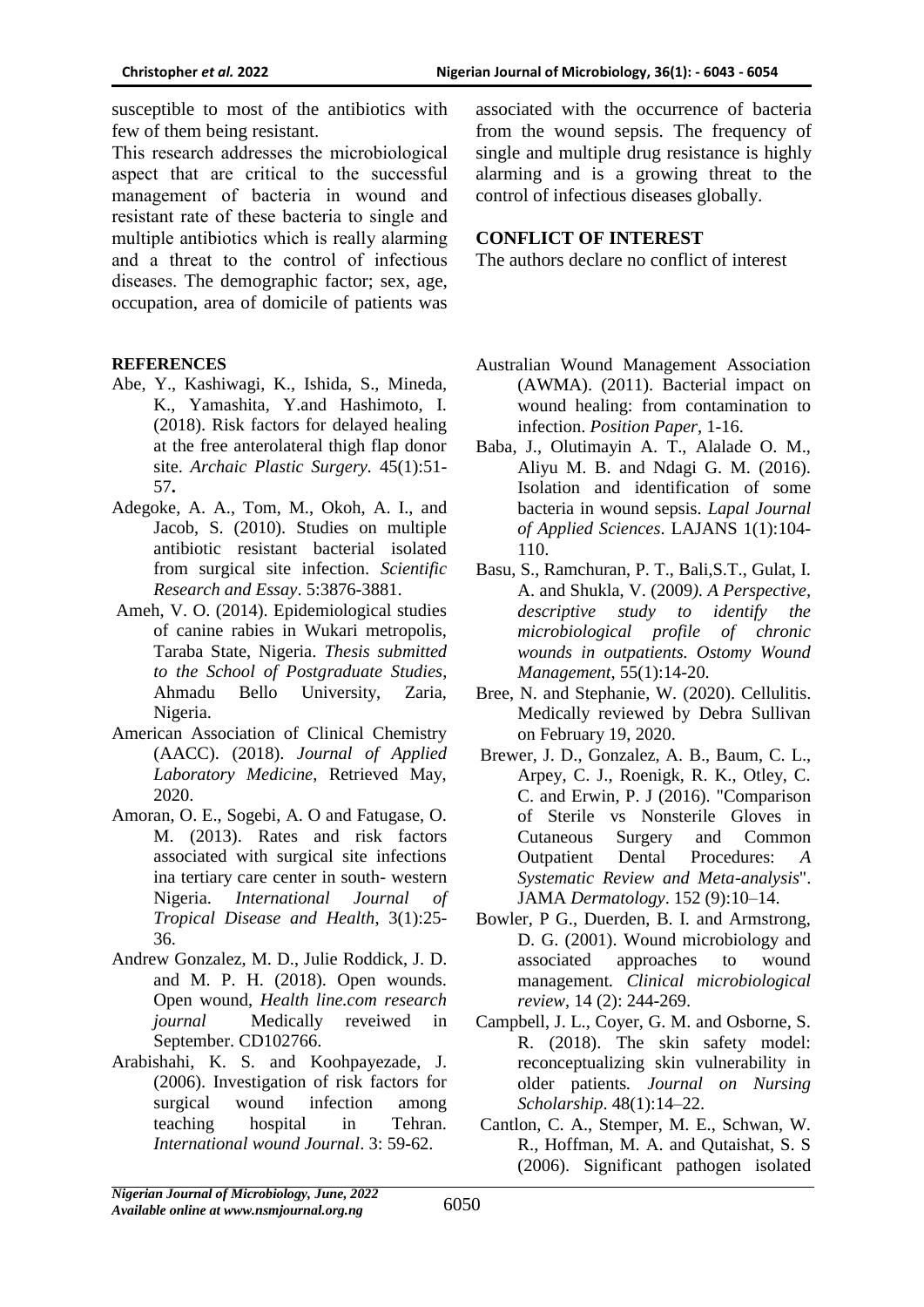from surgical site infections at a community hospital in the Midwest. *Journal on infections Control*, 34: 526- 529.

- Cheesebrough, M. (2010). Microbiological District Laboratory Practice in Tropical Countries. Tropical Health Technology, Norfolk*. 2nd edition. United kingdom, Cambridge press*. 189.
- Cheryl, C. (2017). Fungal Infections, Moisture-Associated Skin Damage, Skin Care fungi *candida albicans* 3D.LPN, WCC, CWCA, FACCWS, DAPWCA, CLTC.
- Chiller, K., Selkin, B. A. and Murakawa G. J. (2001). Skin microflora and bacterial infections of the skin. *Journal Investigating Dermatology*. 6:170–174.
- Christensen, G. J. and Brüggemann, H. (2014). Bacterial skin commensals and their role as host guardians. *Beneficial Microbes*. 5:201–215.
- CLSI (2007) Performance standards for antimicrobial susceptibility testing; Seventeenth informational supplement. Clinical and Laboratory Standards Institute 27: M100-S17.
- Cone, L. A., Leung, M. M. and Hirschberg, J. (2003). Actinomyces odontolyticus bacteremia. *Emergence of Infectious Disease.* 2003 Dec. 9 (12):1629-1632. [Medline].
- Dean, J. (2011). Skin health: prevention and treatment of skin breakdown. *Transverse Myelitis Association Journals*. 11;5.
- Dong, Y. and Speer C. P. (2014). The role of Staphylococcus epidermidis in neonatal sepsis: guarding angel or pathogenic devil? *International Journal on Medical Microbiology*. 304:513–520.
- Dryden, M. S. (2010). Complicated Skin and Soft Tissue Infection*. Journal of Antimicrobial Chemotherapy*, 65, 35-44. https://doi.org/10.1093/jac/dkq302.
- Ducel, G., Fabry, J. and Nicolle, L. (2010). Prevention of hospital-acquired infections: A practical guide. *World Health Organization, Department of Communicable Disease, Surveillance and response, 2nd edition*. 10-12.
- Edwards, R. and Harding, K. G. (2004). Bacteria and wound healing. *Journal on Current* infectious *diseases*, 17: 19-26.
- Egbe, C., Omoregie, R., Igbarumah, I. and Onemu, S. (2011). "Microbiology of wound infections among patients of a Tertiary Hospital in Benin City, Nigeria". *Journal Resource of Health Sciences*, 11(2): 109–113.
- Eliya-Masamba, Martha C. Banda., and Grace W. (22 October 2013). "Primary closure versus delayed closure for non-bite traumatic wounds within 24 hours post injury". *The Cochrane Database of Systematic Reviews*. (10): CD008574.
- Emele, F. E., Izomoh, M. I. and Alufohai, E. (1999). Microorganism Associated with Wound Infection in Ekpoma, Nigeria. *West African Journal in Medicine* 18(2):92-100.PMID:10504864.
- Fonder, M. A., Lazarus, G. S., Cowan, D. A., Arosoncook, B., Kohli, A. R. and Mamelak, A. J. (2008). Treating the chronic wounds: A practical approach to the care of non-healing wounds and wound care dressings. *Journal of Academy Dermatology*, 58 (2): 185-206.
- Frykberg, R. G. and Banks, J. (2015). Challenges in the treatment of chronic wounds. *Advanced Wound Care.* 4(9):560–582.
- Goldstein, E. J., Citron, D. M. and Nesbit, C. A. (1996). Diabetic foot infections. *Bacteriology and activity of 10 oral antimicrobial agents against bacteria isolates from consecutive cases. Diabetic Care*, 19: 638-641.
- Gould D. (2011). Diagnosis, prevention and treatment of fungal infections. *Nursing Standard*. 20-26;25(33):38-47.
- Gould, L., Abadir, P.and Brem H. (2018). Chronic wound repair and healing in older adults: current status and future research. *Wound Repair Regeneration*.  $23(1):1-13.$
- Gwaltney, J. M., Moskalski Jr, P. B. and Hendley, J. O. (1978). Hand-to-hand transmission of rhinovirus colds. *Annual International Journal in Medicine*. 88:463–467.
- Health New organization of infected wounds. (2018). Wound care center.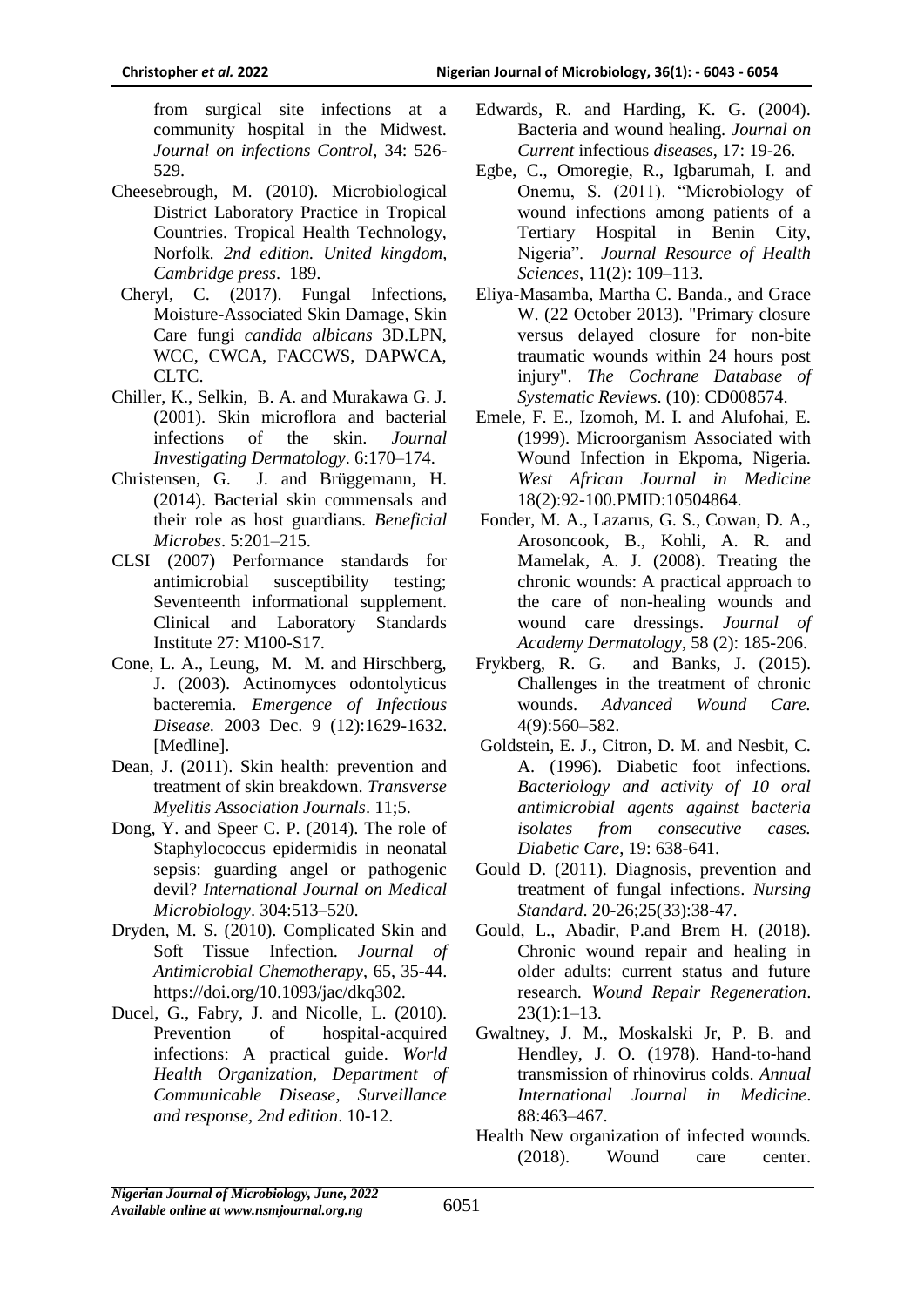*https://www.woundcarecenters.org/wou ndtypes/infected wounds*.

- Heo, S. H., Shin, S. S., Kim, J. W., Lim, H. S., Seon, H. J. and Jung, S. I. (2014). Imaging of actinomycosis in various organs: a comprehensive review. *Radiographics*. 34 (1):19-33. *[Medline].*
- Holloway, S. and Jones.V. (2017). The importance of skin care and assessment*. Britian Journal for Nursing.*  14(22):1172–1176.
- International Consensus Update (ICU) (2016). Wound Infection in Clinical Practice: Principles of Best Practice.*https://www.woundinfectioninstitute.com/wpcontent/uploads/2017/07/IWII Consensus\_Final-2017.pdf.*
- Jarbrink, K., Ni G. and Sonnergren, H. (2018). Prevalence and incidence of chronic wounds and related complications: a protocol for a systematic review*. Systemic Reviews*. 5(1):152.
- Janet, M., Torpy, M. D., Alison, M. A., Richard, M. and Glass, M. D. (2005). Wound infection. *Journal of the American Medical Association*, 294: (16) 2122.
- Jess, S. (2020). Barriers to Infection. Teach me physiology limited. [CC BY-SA 4.0 *(http://creativecommons.org/licenses/bysa/4.0)], via Wikimedia Commons*.
- Jones and Bartletts, (2011). *American Academy of Pediatrics*. First Aid for Females (39).
- Jull, A. B., Cullum, N., Dumville, J. C, Westby, M. J., Deshpande, S. and Walker, N. (2015). "Honey as a topical treatment for wounds". Cochrane Database of Systematic Reviews. 3 (3): CD005083. Könönen E, Wade WG. (2015) Actinomyces and related organisms in human infections. *Clinical Microbiology Revised*. (2):419-442. [Medline].
- Leaper, D., Assadian, O. and Edmiston C. E. (2018). Approach to chronic wound infections. *Brand Journal on Dermatology*. 173(2):351–8.
- Mani R, Margolis D. J and Shukla V. (2018). Optimizing technology use for chronic lower-extremity wound healing: a

consensus document. *International Journal on Low Extreme Wounds.* 15(2): 102–119.

- Mahmood, A. (2000). Bacteriology of surgical site infections and antiobiotic susceptibility pattern of the isolates at a tertiary care hospital in Karachi. *Journal Pakistan Medical Association,* 50: 256-259.
- Mangram, A. J., Hosan, T. C., Pearson, M. L., Silver, L. C. and Jarvis, W. R. (1999). Guideline for prevention of surgical site infection. Centers for disease control and prevention (CDC). Hospital infection control practices advisory committee. *American Journal on infectious countries,* 27: 97-132.
- Martin, J. M., Zenilman, J. M. and Lazarus, G. S. (2010). Molecular microbiology: new dimensions for cutaneous biology and wound healing. *Journal investment in Dermatology*, 139 (1): 38-48.
- Matsuura, G. T. and Barg, N. (2013).Update on the Antimicrobial Management of Foot Infections in Patients with Diabetes. *Clinical Diabetes, 31, 59- 65.https://doi.org/10.2337/diaclin.31.2.5 9.*
- McCulloch, J. M. and Kloth, L. C. (2010). Wound healing Evidence based management. *4thEdition Philadelphia, PA:F.A.Davis company*, 2010:(5)109.
- Mulu, W., Kibru, G., Beyene, G. and Damtie, M. (2012). Postopertative nosocomial infections and antimicrobial resistance pattern of bacteria isolates among patients admitted at Felege Hiwot Referral Hospital, Bahirdar Ethiopia. *Ethiopian Journal of Health Science,* 22(1): 7-18.
- Murphree, R. W. (2017). Impairments in skin integrity. *Nursing Journal Clinical North American.* 52(3):405–417.
- National Pressure Ulcer Advisory Panel (NPUAP) (2018). Shear force slide set. *https://www.npuap.org/resources/educat ional-and-clinical-resources/shear.*
- Nita, P., Nikita, S., Rajni, S., Saroj, H. and Rakesh, K. M. (2018). Prevalence of Multidrug (MDR) and Extensively Drug Resistant (XDR) *Proteus* species in a Tertiary-Care Hospital, India.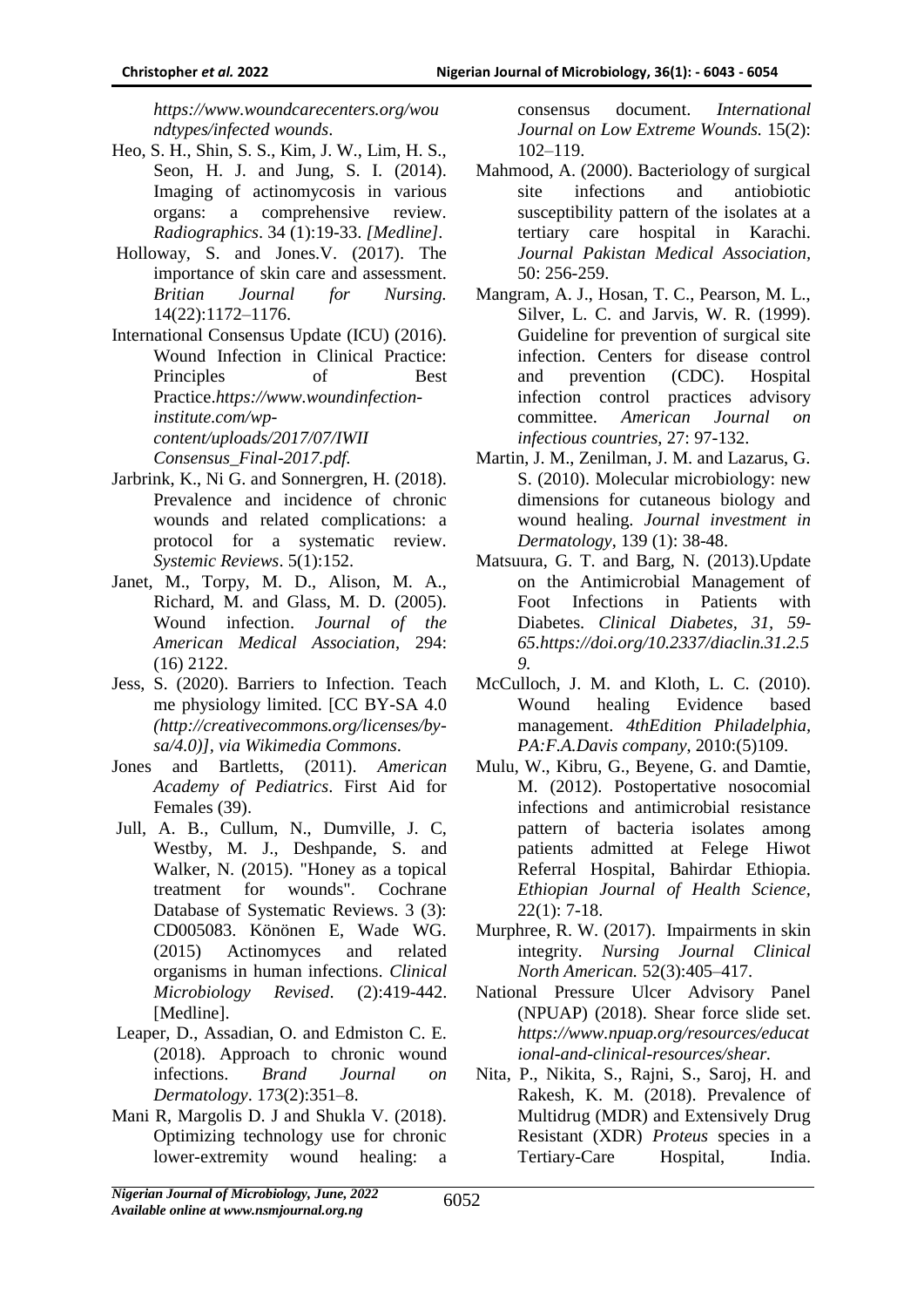*International Journal of Current Microbiology and Applied Sciences*, 3, 243-252.

- Nuutila, C. R. K. and Lee, C. C. Y. (2018).The external microenvironment of healing skin wounds. *Wound Repair Regeneration* .23(4):456–464.
- Obritsch, M. D., Fish, D. N., MacLaren, R and Jung, R. (2004). National surveillance of antimicrobial resistance in Pseudomonas aeroginosa isolates obtained from intensive care unit patients from 1993 to 2002. *Antimicrobial Agents of Chemotherapy*, 48:4606-4610.
- O'Dell, M. L. (2018). Skin and wound infection: An overview: *American family physician Journal*, 57(10) 2424- 2432.
- Ohalete, C. N., Obi, R. K. and EmeaKoroha, M. C. (2012). Bacteriology of Different Wound Infection and Their Antimicrobial Susceptibility Patterns in Imo State, Nigeria. *World Journal of Pharmaceutical Sciences,* 13, 1155- 1172.
- Olayinka, A. T., Onile, B. A. and Olayinka, B. O. (2004). Prevalence of Multi-Drug Resistant (MDR) *Pseudomonas aeruginosa* Isolates in Surgical Units of Ahmadu Bello University Teaching Hospital, Zaria, Nigeria: An Indication for Effective Control Measures. *Annals of African Medicine*, (1): 13-16.
- O'Mathúna, D. P. (2016). "Therapeutic touch for healing acute wounds" (PDF). *The Cochrane Database of Systematic Reviews*. (8): CD002766.
- Omole, A. and Stephen, E. (2014). Antibiogram Profile of Bacteria Isolated from Wound Infection of Patients in Three Hospitals in Anyigba, Kogi Sate, Nigeria. FUTA *Journal of Research in Sciences,* 2, 258-266.
- Pondei, K., Fente, B. G. and Oladapo, O. (2013). "Current microbial Isolates from wound swabs, their culture and sensitivity pattern at the Niger Delta University Teaching Hospital, Okolobiri, Nigeria". *Tropical Medicine and Health*, 41(2): 49-53.
- Rodero, M. P. and Khosrotehrani, K. (2010). Skin wound healing modulation by

macrophages. *International Journal of China Experimental Pathology*, 3 (7): 643-653.

- Ron walls, M. D., John, J., Ratey, M. D., Robert, J. and Simon, M. D. (2009). Rosen's emergency medicine: *expert consult premium edition. Concept and clinical practice*, 2: 2482-2483.
- Saeedi, M., Eslamifar, M. and Khezri, K. (2019). Kojic acid applications in cosmetic and pharmaceutical preparations*. Pharmacotherapy* 2019, 110, 582–593.
- Scalise, A., Calamita, R. and Tartaglione, C. (2018). Improving wound healing and preventing surgical site complications of closed surgical incisions: a possible role of incisional negative pressure wound therapy. *A systematic review of the literature. International Wound Journal* 13(6):1260–1281.
- Sahu, S., Shergill, J., Sachan, P. and Gupta, P. (2011). Superficial Incisional Surgical-Site Infection in Elective Abdominal Surgeries. A Prospective Study. *The Internet Journal of Surgery, 26, 514- 524. https://doi.org/10.5580/14a8.*
- Sandu, C. D, Constanin, C., Raducu, L., Moraru, O.and Visan, S. A. (2018). Management of necrotic lesions in chronic limb ischemia. *Journal on Surgery Science*. 2(1):34–70**.**
- Sani, R. A., Garba, S. A. and Oyewole, O. A. (2012). Antibiotic Resistance Profile of Gram-Negative Bacteria Isolated from Surgical Wounds in Minna, Bida, Kontagora and Suleja Areas of Niger State. *American Journal of Medicine and Medical Sciences*, 2, 20-24. *https://doi.org/10.5923/j.ajmms. 20120201.05*.
- Schnuriger, B., Inaba, K., Eberle, B. M., Wu T, Talving P. and Bukur, M. (2010). Microbiological profile and antimicrobial susceptibility in surgical site infections following hollow viscus injury, *Journal on Gastrointestinal surgery*, 14: 1304-1310.
- Siddiqui, A. R., and Bernstein, J. M. (2010). Chronic wound infection: facts and controversies. *Clinical Dermatology*, 28: 516-526.